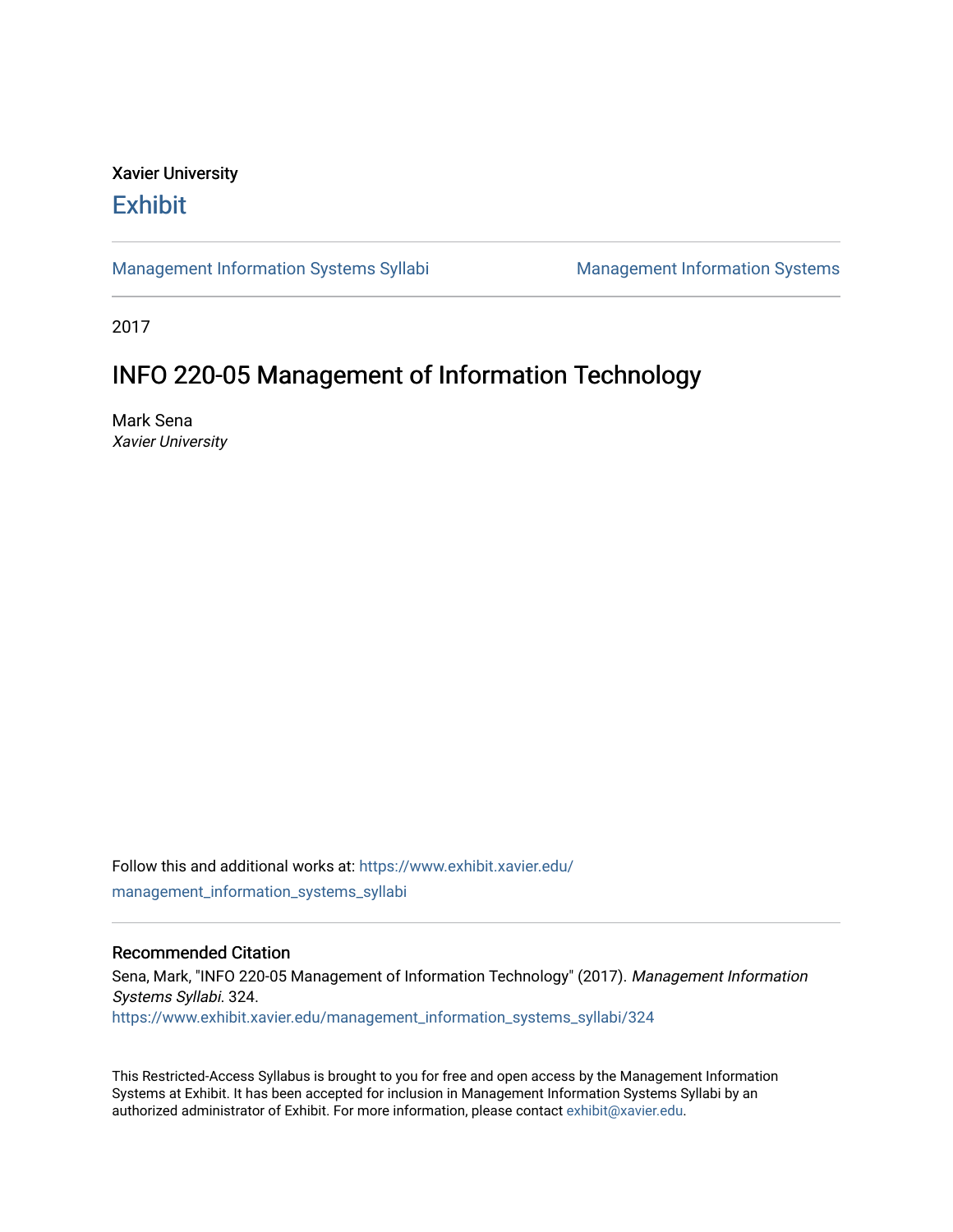# Course Syllabus

Jump to Today  $\theta$  Edit

## 咨

## INFO 220 – MANAGEMENT OF INFORMATION TECHNOLOGY

| <b>INSTRUCTOR:</b>   | Mark Sena, Ph. D.                                                  | <b>OFFICE:</b>    | Smith 203                                        |
|----------------------|--------------------------------------------------------------------|-------------------|--------------------------------------------------|
| <b>E-MAIL</b>        | sena@xavier.edu<br>(mailto:sena@xavier.edu)                        | <b>WEB SITE:</b>  | canvas.xavier.edu<br>(http://canvas.xavier.edu/) |
| <b>OFFICE HOURS:</b> | Tues: 1-3 Thurs 1-3 and 5-6.<br>Please email prior to office visit | <b>TELEPHONE:</b> | 745-3296                                         |

## 密

TEXT: Required books will be available on the Safari e-books resource by logging into Xavier's library. Students may choose to purchase these books from Amazon or other book sites.

1. Microsoft® Excel® 2010 Inside Out by Mark Dodge and Craig Stinson [\(http://proquest.safaribooksonline.com.nocdbproxy.xavier.edu/book/office](http://proquest.safaribooksonline.com.nocdbproxy.xavier.edu/book/office-and-productivity-applications/9780735647824)and-productivity-applications/9780735647824) . ISBN: 0-7356-2688-X

2. Microsoft® Access® 2010 Inside Out By: Jeff Conrad and John Viescas | (http://proquest.safaribooksonline.com/book/databases-and-reportingtools/9780735649132?bookview=overview) SBN: 0-7356-2685-5

3. Various (free) web pages and videos will be linked from the course home page as reference for additional topics.

咨

DESCRIPTION: This course will enable students to become proficient at using software to solve business problems.

#### Prerequisite: INFO120

环

WILLIAMS COLLEGE OF BUSINESS MISSION: "We educate students of business, enabling them to improve organizations and society, consistent with the Jesuit tradition."

咨

#### COURSE OBJECTIVES\*:

INFO 220 supports the Critical Thinking learning objectives of the WCB Core Curriculum and introduces each of the Information Systems major program learning objectives.

Specific course objectives include: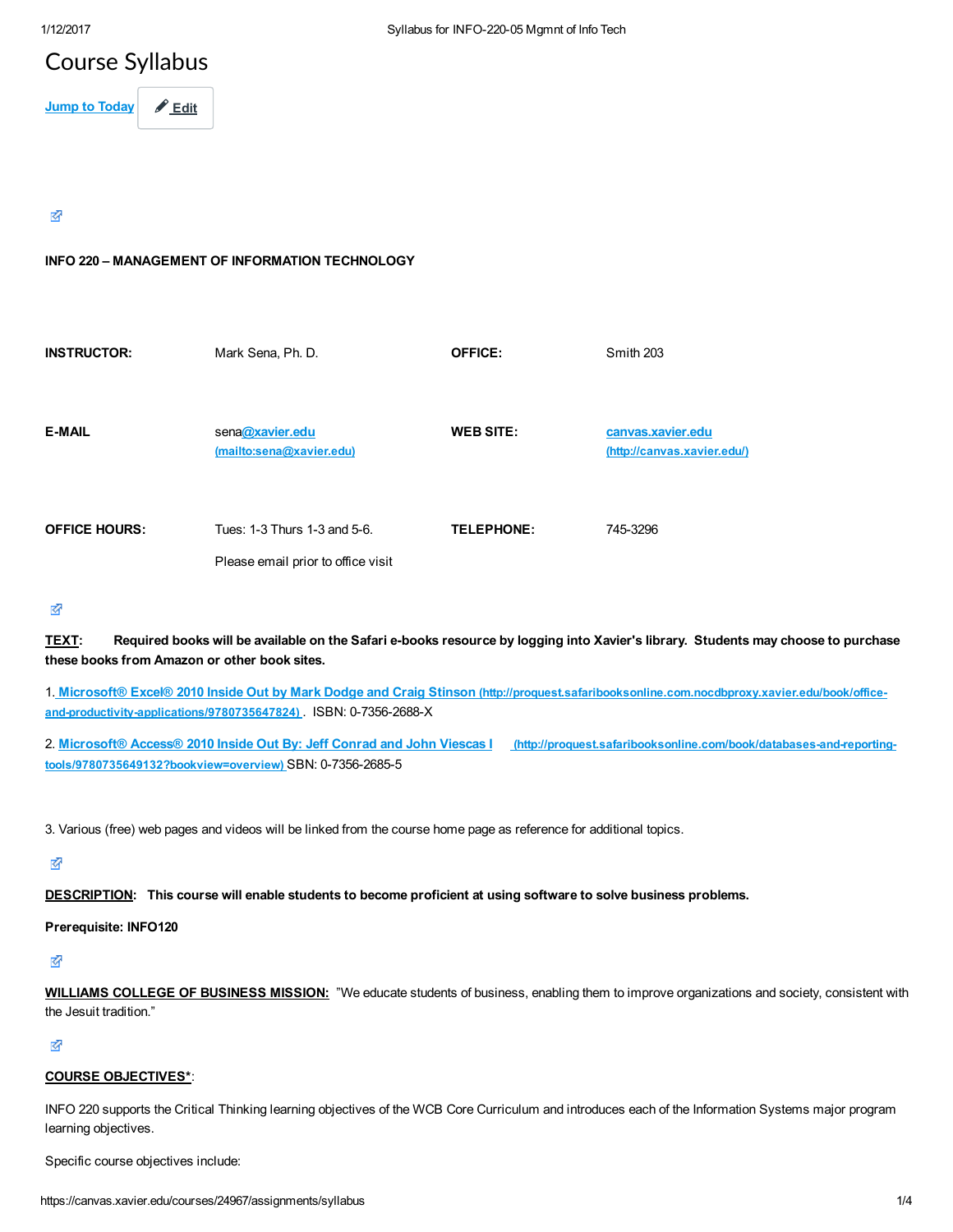- 1. To develop spreadsheet applications to analyze data and solve business problems.
- 2. To design databases and applications to collect and organize data, perform transaction processing, produce reports, and analyze data.
- 3. To develop skills in various business productivity software.
- 4. To critically examine ethical issues related to the impact of technology on organizations and society.

#### Ø

#### BACKGROUND REQUIREMENTS

#### 咨

Prerequisites (INFO120): It is assumed that students have a working knowledge of basic Internet, Windows, Excel, Word, and Powerpoint skills. Students are expected to have all Excel skills learned in INFO120.

#### 环

#### CLASS POLICIES

Ø

- Assignments are to be submitted by the due date or you will lose points (10% every day late until the 5<sup>th</sup> day, after the 5<sup>th</sup> day the assignment will receive a maximum of 50%). Due dates, including late work deadlines will be indicated on the course home page. It is the students responsibility to keep track of all due dates.
- INFO 220 has a zero tolerance for academic dishonesty. If two files are deemed to be partially copied from another student, both students will receive a score of zero for that assignment. A second infraction will result in an F grade for the course.
- Attendance is strictly required for INFO 220.

#### DISABILITY SERVICES

It is my goal that this class be an accessible and welcoming experience for all students. If you are a student with a disability who may have trouble participating or effectively demonstrating learning in this course, contact me to arrange an appointment to share your Accommodation Letters from Disability Services and to discuss your needs. Disability related information is confidential. If you have not contacted Disability Services (located in the Learning Assistance Center) to arrange accommodations, I encourage you to do so by contacting 513-745-3280, in person on the Fifth Floor of the Conaton Learning Commons, Room 514, as soon as possible as accommodations are not retroactive."

#### ∛

#### **EVALUATION**

| Assignments                                                              | Grade % |
|--------------------------------------------------------------------------|---------|
| Excel Projects                                                           | 25%     |
| Access Projects                                                          | 10%     |
| Other Projects: Web Development, VBA, Quickbooks, Ethics<br>presentation | 25%     |
| <b>Skills Tests</b>                                                      | 25%     |
| Final Project                                                            | 10%     |
| Attendance and Participation (In class assignments)                      | 5%      |

咨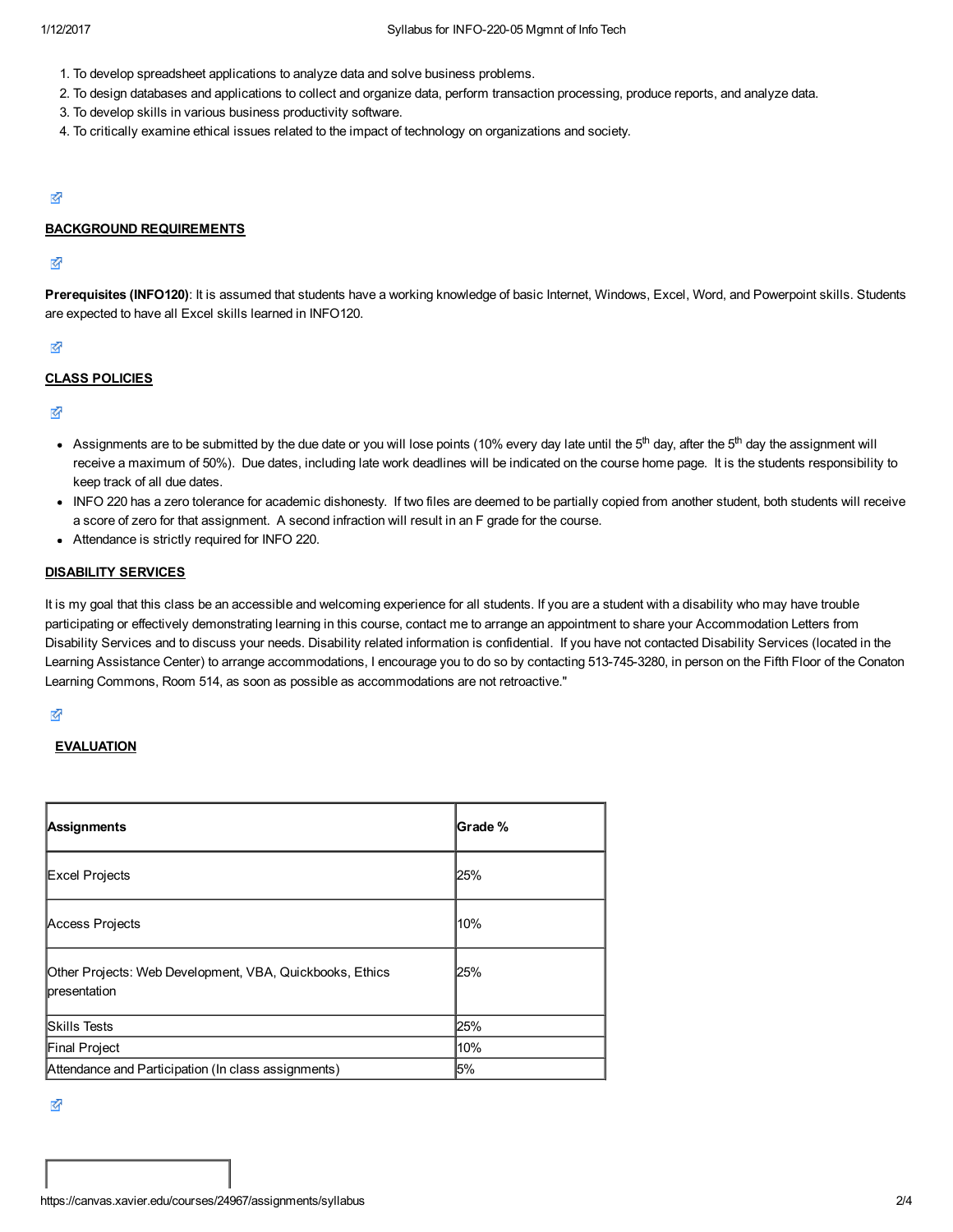## 1/12/2017 Syllabus for INFO-220-05 Mgmnt of Info Tech

| <b>Grade Distribution</b> |      |  |
|---------------------------|------|--|
| $ 93 - 100$ A             |      |  |
| 90-92.9                   | - A- |  |
| 87-89.9                   | $B+$ |  |
| 83-86.9                   | B    |  |
| 80-82.9                   | В-   |  |
| 77-79.9                   | C+   |  |
| 73-76.9                   | C    |  |
| 70-72.9                   | C-   |  |
| 67-69.9                   | D+   |  |
| 60-66.9                   | D    |  |
| Below 60                  | F    |  |

# Assignments Summary:

Date Details